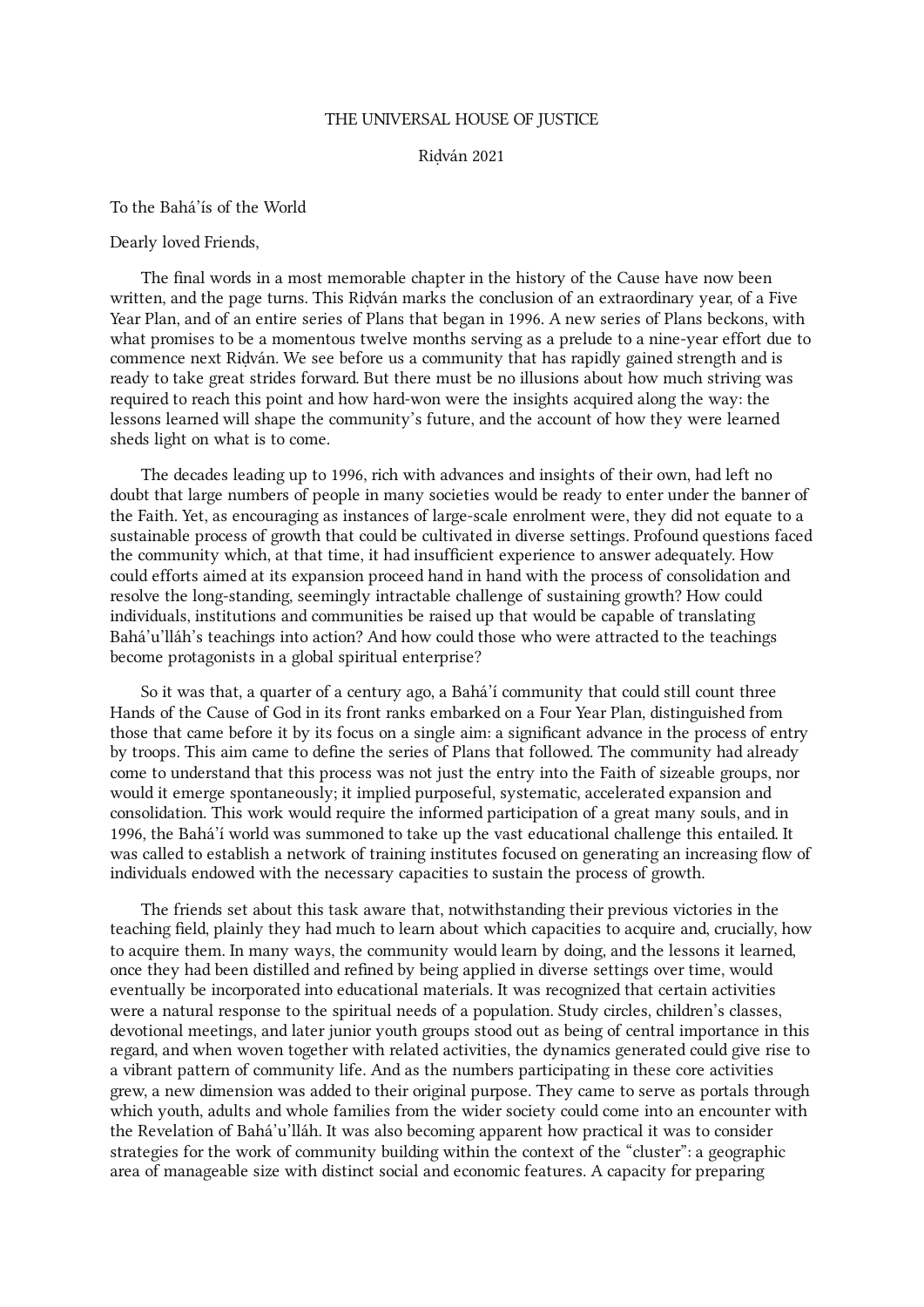simple plans at the level of the cluster began to be cultivated, and out of such plans, programmes for the growth of the Faith arose, organized into what would become three-month cycles of activity. An important point of clarity emerged early on: the movement of individuals through a sequence of courses gives impetus to, and is perpetuated by, the movement of clusters along a continuum of development. This complementary relationship helped the friends everywhere to assess the dynamics of growth in their own surroundings and chart a path towards increased strength. As time went on, it proved fruitful to view what was occurring in a cluster both from the perspective of three educational imperatives—serving children, junior youth, and youth and adults —as well as from the perspective of the cycles of activity essential to the rhythm of growth. Partway into a twenty-five-year endeavour, many of the most recognizable features of the growth process we see today were becoming well established.

As the efforts of the friends intensified, various principles, concepts and strategies of universal relevance to the growth process began to crystallize into a framework for action that could evolve to accommodate new elements. This framework proved fundamental to the release of tremendous vitality. It assisted the friends to channel their energies in ways that, experience had shown, were conducive to the growth of healthy communities. But a framework is not a formula. By taking into account the various elements of the framework when assessing the reality of a cluster, a locality, or simply a neighbourhood, a pattern of activity could be developed that drew on what the rest of the Bahá'í world was learning while still being a response to the particulars of that place. A dichotomy between rigid requirements on the one hand and limitless personal preferences on the other gave way to a more nuanced understanding of the variety of means by which individuals could support a process that, at its heart, was coherent and continually being refined as experience accumulated. Let there be no doubt about the advance represented by the emergence of this framework: the implications for harmonizing and unifying the endeavours of the entire Bahá'í world and propelling its onward march were of great consequence.

As one Plan succeeded another, and engagement with the work of community building became more broadly based, advances at the level of culture became more pronounced. For instance, the importance of educating the younger generations became more widely appreciated, as did the extraordinary potential represented by junior youth in particular. Souls assisting and accompanying one another along a shared path, constantly widening the circle of mutual support, became the pattern to which all efforts aimed at developing capacity for service aspired. Even the interactions of the friends among themselves and with those around them underwent a change, as awareness was raised of the power of meaningful conversations to kindle and fan spiritual susceptibilities. And significantly, Bahá'í communities adopted an increasingly outward-looking orientation. Any soul responsive to the vision of the Faith could become an active participant even a promoter and facilitator—of educational activities, meetings for worship and other elements of the community-building work; from among such souls, many would also declare their faith in Bahá'u'lláh. Thus, a conception of the process of entry by troops emerged that relied less on theories and assumptions and more on actual experience of how large numbers of people could find the Faith, become familiar with it, identify with its aims, join in its activities and deliberations, and in many cases embrace it. Indeed, as the institute process was strengthened in region after region, the number of individuals taking a share in the work of the Plan, extending even to those recently acquainted with the Faith, grew by leaps and bounds. But this was not being driven by a mere concern for numbers. A vision of personal and collective transformation occurring simultaneously, founded on study of the Word of God and an appreciation of each person's capacity to become a protagonist in a profound spiritual drama, had given rise to a sense of common endeavour.

One of the most striking and inspiring features of this twenty-five-year period has been the service rendered by Bahá'í youth, who with faith and valour have assumed their rightful place in the forefront of the community's efforts. As teachers of the Cause and educators of the young, as mobile tutors and homefront pioneers, as cluster coordinators and members of Bahá'í agencies,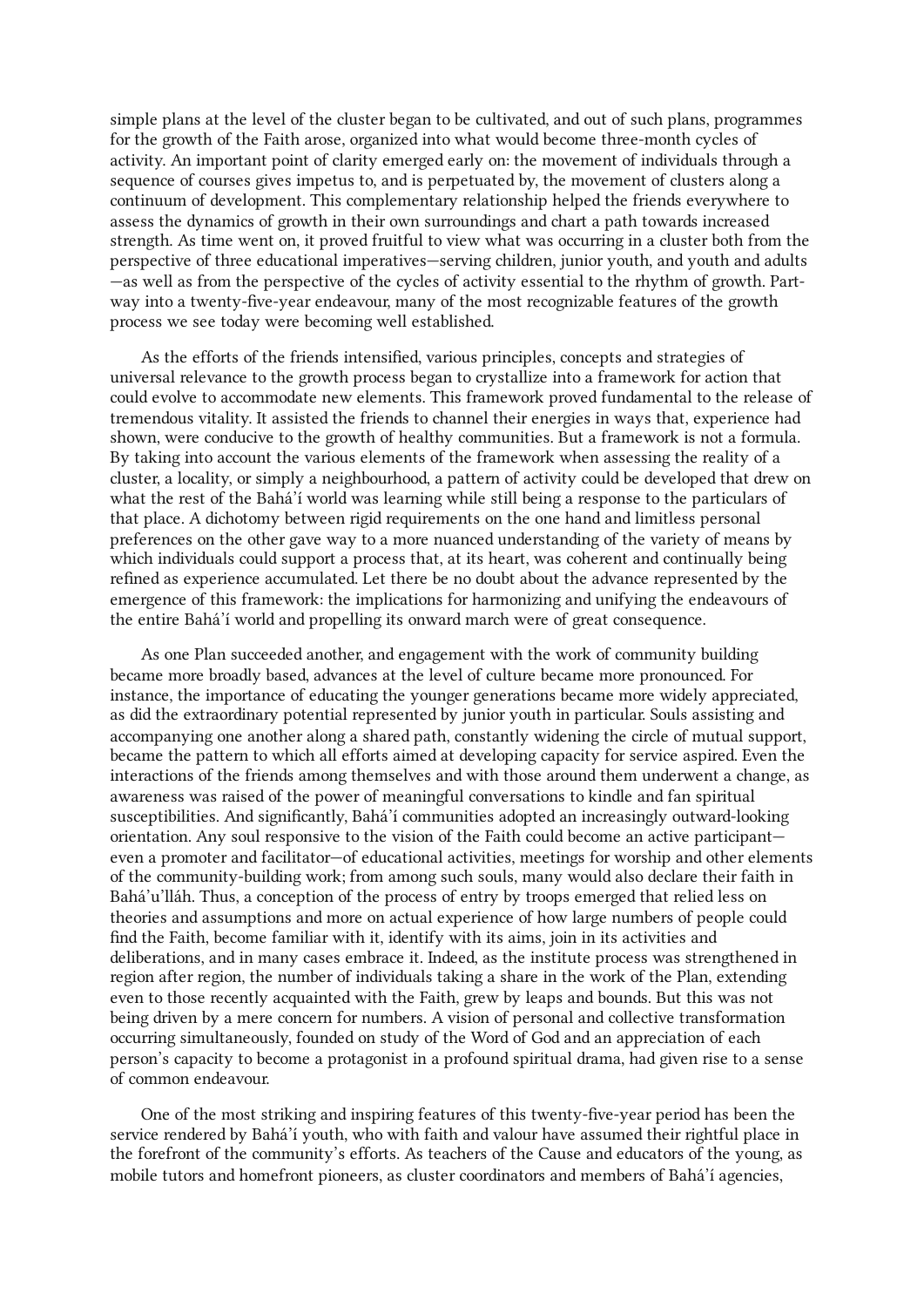youth on five continents have arisen to serve their communities with devotion and sacrifice. The maturity they have demonstrated, in the discharge of duties upon which depends the advancement of the Divine Plan, is expressive of their spiritual vitality and their commitment to safeguarding humanity's future. In recognition of this increasingly evident maturity, we have decided that, immediately following this Riḍván, while the age at which a believer becomes eligible to serve on a Spiritual Assembly shall remain twenty-one, the age at which a believer may vote in Bahá'í elections shall be lowered to eighteen. We have no doubt that Bahá'í youth everywhere who are of age will vindicate our confidence in their ability to fulfil "conscientiously and diligently" the "sacred duty" to which every Bahá'í elector is called.

\*

We are conscious that, naturally, the realities of communities differ greatly. Different national communities, and different places within those communities, began this series of Plans at different points of development; since then, they have also developed at different speeds and have attained different levels of progress. This, in itself, is nothing new. It has always been the case that conditions in places vary, as does the degree of receptivity found there. But we perceive, too, a swelling tide, whereby the capacity, confidence and accumulated experience of most communities are rising, buoyed by the success of their sister communities near and far. As an example, while souls who arose to open a new locality in 1996 lacked nothing for courage, faith and devotion, today their counterparts everywhere combine those same qualities with knowledge, insights and skills that are the accumulation of twenty-five years of effort by the entire Bahá'í world to systematize and refine the work of expansion and consolidation.

Regardless of a community's starting point, it has advanced the process of growth when it has combined qualities of faith, perseverance and commitment with a readiness to learn. In fact, a cherished legacy of this series of Plans is the widespread recognition that any effort to advance begins with an orientation towards learning. The simplicity of this precept belies the significance of the implications that follow from it. We do not doubt that every cluster, given time, will progress along the continuum of development; the communities that have advanced most quickly, relative to those whose circumstances and possibilities were similar, have shown an ability to foster unity of thought and to learn about effective action. And they did so without hesitating to act.

A commitment to learning also meant being prepared to make mistakes—and sometimes, of course, mistakes brought discomfort. Unsurprisingly, new methods and approaches were handled inexpertly at first because of a lack of experience; on occasion, a newly acquired capacity of one kind was lost as a community became absorbed in developing another. Having the best of intentions is no guarantee against making missteps, and moving past them requires both humility and detachment. When a community has remained determined to show forbearance and learn from mistakes that naturally occur, progress has never been out of reach.

Midway through the series of Plans, the community's involvement in the life of society began to become the focus of more direct attention. The believers were encouraged to think of this in terms of two interconnected areas of endeavour—social action and participation in the prevalent discourses of society. These, of course, were not alternatives to the work of expansion and consolidation, much less distractions from it: they were inherent within it. The greater the human resources a community could call on, the greater became its capacity to bring the wisdom contained in Bahá'u'lláh's Revelation to bear upon the challenges of the day—to translate His teachings into reality. And the troubled affairs of humankind over this period seemed to underline how desperate was its need for the remedy prescribed by the Divine Physician. Implied in all this was a conception of religion very different from those holding sway in the world at large: a conception which recognized religion as the potent force propelling an ever-advancing civilization. It was understood that such a civilization would also not appear spontaneously, of its own accord it was the mission of Bahá'u'lláh's followers to labour for its emergence. Such a mission demanded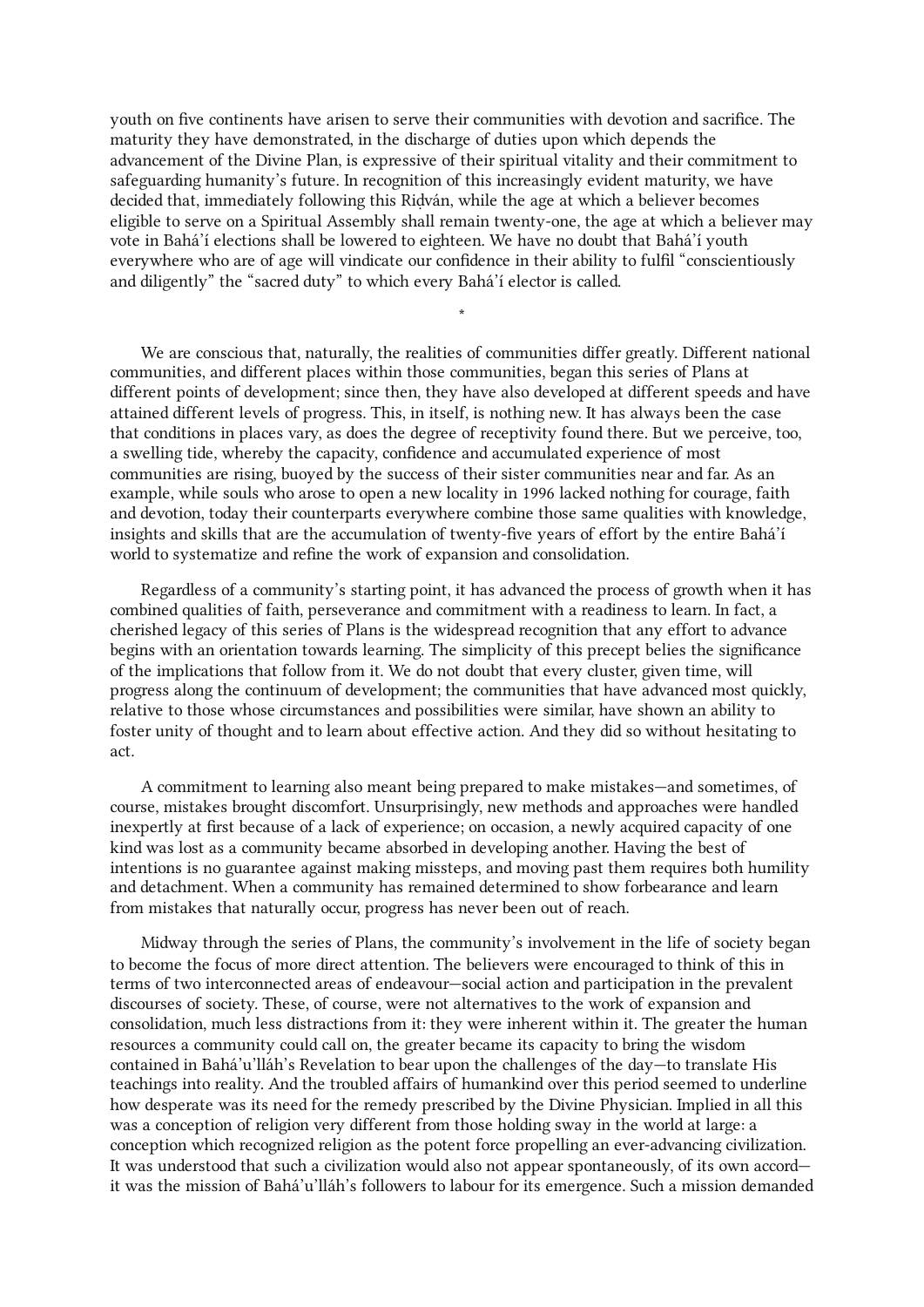applying the same process of systematic learning to the work of social action and engagement in public discourse.

Viewed from the perspective of the last two and a half decades, the capacity for undertaking social action has risen markedly, leading to an extraordinary efflorescence of activity. Compared with 1996, when some 250 social and economic development projects were being sustained from year to year, there are now 1,500, and the number of Bahá'í-inspired organizations has quadrupled to surpass 160. More than 70,000 grassroots social action initiatives of short duration are being undertaken each year, a fifty-fold increase. We look forward to a continued rise in all these endeavours resulting from the dedicated support and stimulus now provided by the Bahá'í International Development Organization. Meanwhile, Bahá'í participation in the prevalent discourses of society has also grown immensely. Besides the many occasions when the friends find they can offer a Bahá'í perspective in conversations that occur in a work or personal context, more formal participation in discourses has significantly advanced. We have in mind not only the muchexpanded efforts and increasingly sophisticated contributions of the Bahá'í International Community—which in this period added Offices in Africa, Asia and Europe—but also the work of a vastly augmented, greatly fortified network of national Offices of External Affairs, for whom this area of endeavour became the principal focus; in addition, there were insightful and notable contributions made by individual believers to specific fields. All this goes some way towards explaining the esteem, appreciation and admiration which leaders of thought and other prominent figures at all levels of society have again and again expressed for the Faith, its followers and their activities.

In reviewing the entire twenty-five-year period, we are awed by the many kinds of progress the Bahá'í world has made concurrently. Its intellectual life has thrived, as demonstrated not only by its advances in all the areas of endeavour already discussed, but also by the volume of highquality literature published by Bahá'í authors, by the development of spaces for the exploration of certain disciplines in the light of the teachings, and by the impact of the undergraduate and graduate seminars systematically offered by the Institute for Studies in Global Prosperity, which, in collaboration with the institutions of the Cause, now serves Bahá'í youth from well over 100 countries. Efforts to raise up Houses of Worship have very visibly accelerated. The last Mother Temple was erected in Santiago, Chile, and projects to build two national and five local Mashriqu'l-Adhkárs were initiated; the Houses of Worship in Battambang, Cambodia, and Norte del Cauca, Colombia, have already opened their doors. Bahá'í Temples, whether newly dedicated or long established, are increasingly occupying a position at the heart of community life. The material support offered by the rank and file of the believers for the myriad endeavours undertaken by the friends of God has been unstinting. Simply viewed as a measure of collective spiritual vitality, the generosity and sacrifice with which, at a time of considerable economic upheaval, the critical flow of funds has been maintained—nay, invigorated—is most telling. In the realm of Bahá'í administration, the capacity of National Spiritual Assemblies to manage the affairs of their communities in all their growing complexity has been considerably enhanced. They have benefited in particular from new heights of collaboration with the Counsellors, who have been instrumental in systematizing the gathering of insights from the grassroots across the world and ensuring they are widely disseminated. This was also the period in which the Regional Bahá'í Council emerged as a fully fledged institution of the Cause, and in 230 regions now, Councils and those training institutes they oversee have proved themselves indispensable for advancing the process of growth. To extend into the future the functions of the Chief Trustee of Ḥuqúqu'lláh, the Hand of the Cause of God 'Alí-Muḥammad Varqá, the International Board of Trustees of Ḥuqúqu'lláh was established in 2005; today it coordinates the efforts of no less than 33 National and Regional Boards of Trustees that now compass the globe, which in turn guide the work of over 1,000 Representatives. The developments which occurred at the Bahá'í World Centre during this same period are many: witness the completion of the Terraces of the Shrine of the Báb and two buildings on the Arc and the commencement of the construction of the Shrine of 'Abdu'l-Bahá, not to mention a host of projects to strengthen and preserve the precious Holy Places of the Faith.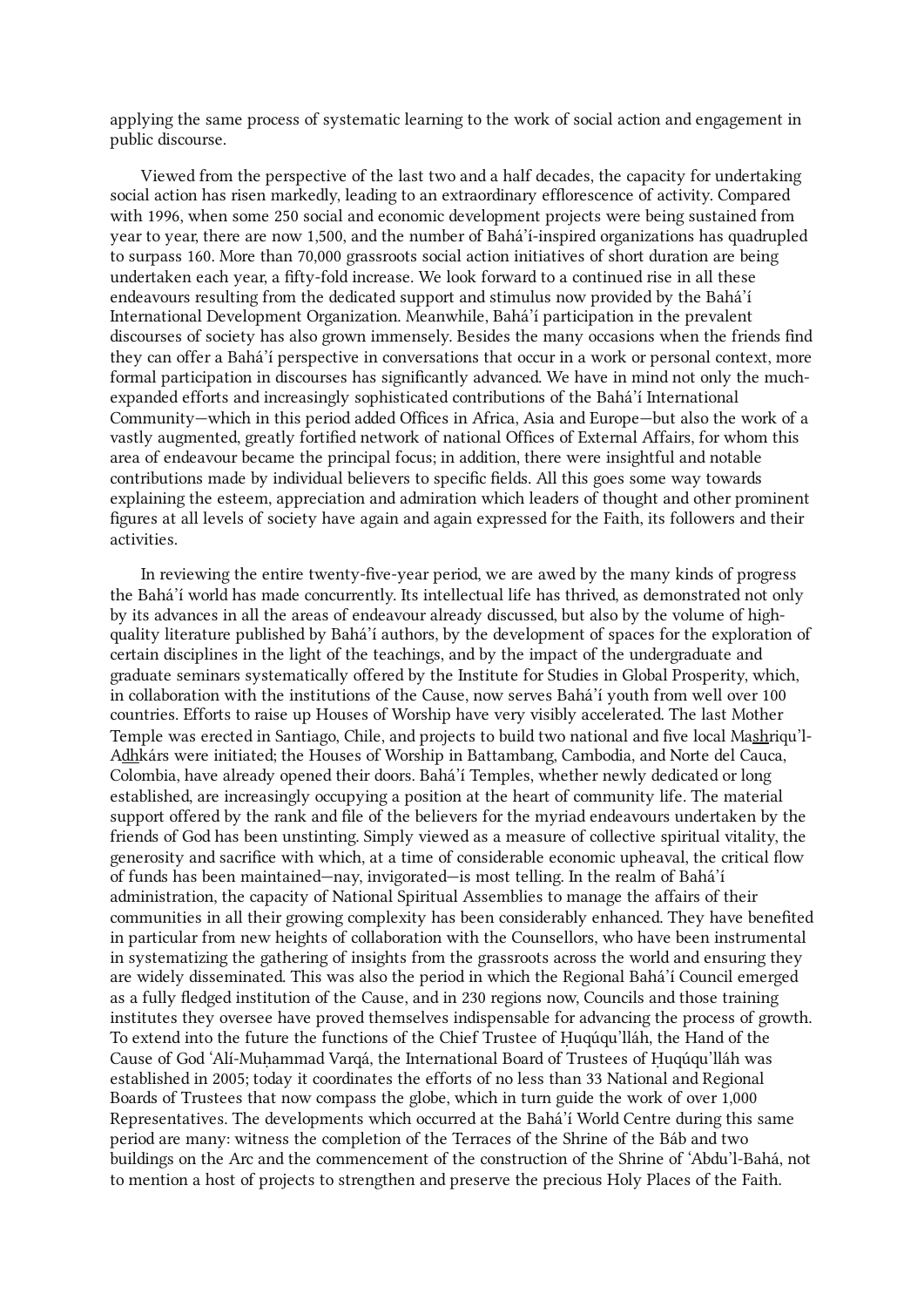The Shrine of Bahá'u'lláh and the Shrine of the Báb were recognized as World Heritage sites, places of inestimable significance for humanity. The public flocked to these sacred locations in their hundreds of thousands, approaching one and a half million in some years, and the World Centre regularly welcomed hundreds of pilgrims at once, sometimes more than 5,000 in a year, along with a similar number of Bahá'í visitors; we are delighted as much by the raised numbers as by the scores of different peoples and nations represented among those who partake of the bounty of pilgrimage. The translation, publication and dissemination of the Sacred Texts has also been greatly accelerated, in parallel with the development of the Bahá'í Reference Library, one of the most notable members of the growing family of websites associated with Bahai.org, which itself is now available in ten languages. A variety of offices and agencies have been established, situated at the World Centre and elsewhere, charged with supporting the process of learning unfolding across multiple areas of endeavour throughout the Bahá'í world. All this, our sisters and brothers in faith, is but a fraction of the tale we could recount of what your devotion to Him Who was the Wronged One of the World has brought forth. We can but echo the poignant words once voiced by the beloved Master when, overcome with emotion, He cried out: "O Bahá'u'lláh! What hast Thou done?"

From the panorama of a pivotal quarter century, we now direct our focus to the most recent Five Year Plan, a Plan quite unlike any that has gone before in a variety of ways. In this Plan we urged the Bahá'ís of the world to draw on all that they had learned in the previous twenty years and put it to full effect. We are delighted that our hopes in this regard were more than met, but while we would naturally expect great things from the followers of the Blessed Beauty, the character of what was achieved through their herculean efforts was truly breathtaking. It was the capstone to an accomplishment twenty-five years in the making.

\*

The Plan was especially memorable for being trisected by two sacred bicentenaries, each of which galvanized local communities the world over. The company of the faithful demonstrated, on a scale never previously witnessed and with relative ease, a capacity to engage people from all sections of society in honouring the life of a Manifestation of God. It was a powerful indicator of something broader: the ability to channel the release of tremendous spiritual energies for the advancement of the Cause. So magnificent was the response that in many places the Faith was propelled out of obscurity at the national level. In settings where it was unexpected, perhaps unlooked for, marked receptivity to the Faith became apparent. Thousands upon thousands upon thousands were transported by their encounter with a devotional spirit that is today characteristic of Bahá'í communities everywhere. The vision of what is made possible by observing a Bahá'í Holy Day was immeasurably expanded.

The achievements of the Plan, simply in numerical terms, quickly eclipsed those of all the Plans that had preceded it since 1996. At the start of this Plan, the capacity existed for conducting just over 100,000 core activities at a given time, a capacity that was the fruit of twenty years of common endeavour. Now, 300,000 core activities are being sustained at once. Participation in those activities has risen above two million, which is also close to a threefold increase. There are 329 national and regional training institutes in operation, and their capacity is evidenced by the fact that three-quarters of a million people have been enabled to complete at least one book of the sequence; overall, the number of courses completed by individuals is now also two million—a rise of well over a third in five years.

The increased intensity with which programmes of growth around the world are being pursued tells an impressive story of its own. In this five-year span, we had called for growth to be accelerated in every one of the 5,000 clusters where it had begun. This imperative became the impetus for earnest endeavour throughout the world. As a result, the number of intensive programmes of growth more than doubled and now stands at approximately 4,000. Difficulties involved in opening up new villages and neighbourhoods to the Faith in the midst of a global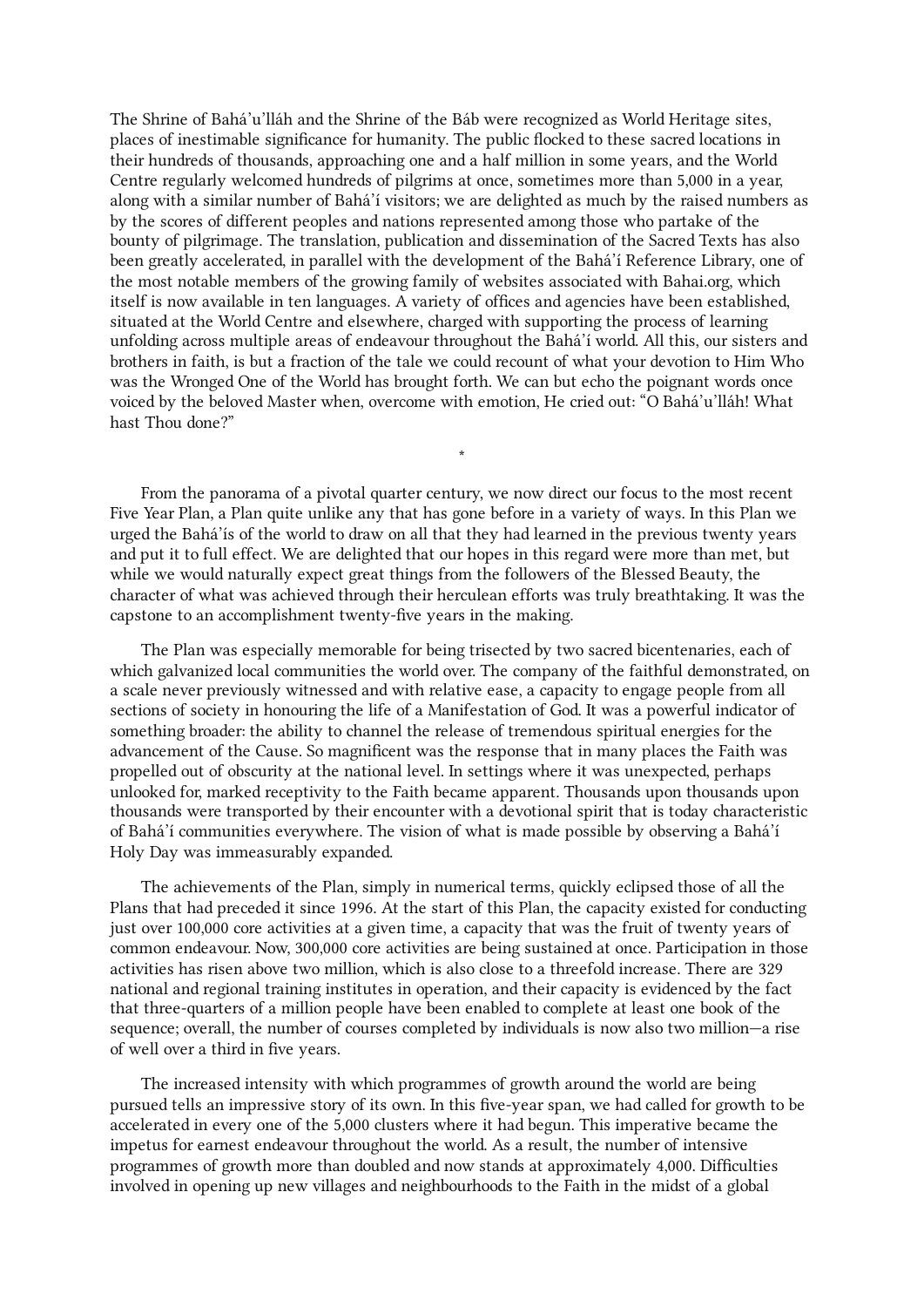health crisis, or expanding activities that were at an early stage when the pandemic began, prevented an even higher total from being reached during the Plan's final year. However, there is more to tell than this. At the outset of the Plan, we had expressed the hope that the number of clusters where the friends had passed the third milestone along a continuum of growth, as a consequence of learning how to welcome large numbers into the embrace of their activities, would grow by hundreds more. That total then stood at around 200, spread across some 40 countries. Five years on, this number has risen to an astonishing 1,000 in nearly 100 countries—a quarter of all the intensive programmes of growth in the world and an achievement far surpassing our expectations. And yet even these figures do not reveal the loftiest heights to which the community has soared. There are over 30 clusters where the number of core activities being sustained exceeds 1,000; in places, the total is several thousand, involving the participation of more than 20,000 people in a single cluster. A growing number of Local Spiritual Assemblies now oversee the unfoldment of educational programmes that cater to practically all the children and junior youth in a village; the same reality is beginning to emerge within a few urban neighbourhoods. Engagement with the Revelation of Bahá'u'lláh has, in notable instances, transcended individuals, families and extended kinships—what is being witnessed is the movement of populations towards a common centre. At times, age-old hostilities between opposing groups are being left behind, and certain social structures and dynamics are being transformed in the light of the divine teachings.

We cannot but be overjoyed at advances so impressive. The society-building power of the Faith of Bahá'u'lláh is being manifested with ever more clarity, and this is a firm foundation upon which the coming Nine Year Plan will build. Clusters of marked strength, as had been hoped, have proven to be reservoirs of knowledge and resources for their neighbours. And regions where more than one such cluster exist have more easily developed the means to accelerate growth in cluster after cluster. We feel compelled to stress again, however, that progress has been near universal; the difference in progress between one place and another is of degree. The community's collective understanding of the process of entry by troops and its confidence in being able to stimulate this process under any set of circumstances have risen to levels that were unimaginable in decades past. The profound questions that had loomed for so long, and which were brought into sharp focus in 1996, have been convincingly answered by the Bahá'í world. There is a generation of believers whose entire lives bear the imprint of the community's progress. But the sheer scale of what has occurred in those many clusters where the frontiers of learning are being extended has turned a significant advance in the process of entry by troops into a momentous one of historic proportions.

Many will be familiar with how the Guardian divided the Ages of the Faith into consecutive epochs; the fifth epoch of the Formative Age began in 2001. Less well known is that the Guardian also made specific reference to there being epochs of the Divine Plan, and stages within those epochs. Held in abeyance for two decades while local and national organs of the Administrative Order were being raised up and strengthened, the Divine Plan conceived by 'Abdu'l-Bahá was formally inaugurated in 1937 with the commencement of the first stage of its first epoch: the Seven Year Plan assigned by the Guardian to the North American Bahá'í community. This first epoch closed after the conclusion of the Ten Year Crusade in 1963, which had resulted in the banner of the Faith being planted across the world. The opening stage of the second epoch was the first Nine Year Plan, and no less than ten Plans have followed in its wake, Plans that have ranged in duration from twelve months to seven years. At the dawn of this second epoch, the Bahá'í world was already witnessing the earliest beginnings of that entry into the Faith by troops that had been foreseen by the Author of the Divine Plan; in the succeeding decades, generations of devoted believers within the community of the Greatest Name have laboured in the Divine Vineyard to cultivate the conditions required for sustained, large-scale growth. And at this glorious season of Riḍván, how abundant are the fruits of those labours! The phenomenon of sizeable numbers swelling the activities of the community, catching the spark of faith and swiftly arising to serve at the leading edge of the Plan has moved from being a forecast sustained by faith to a